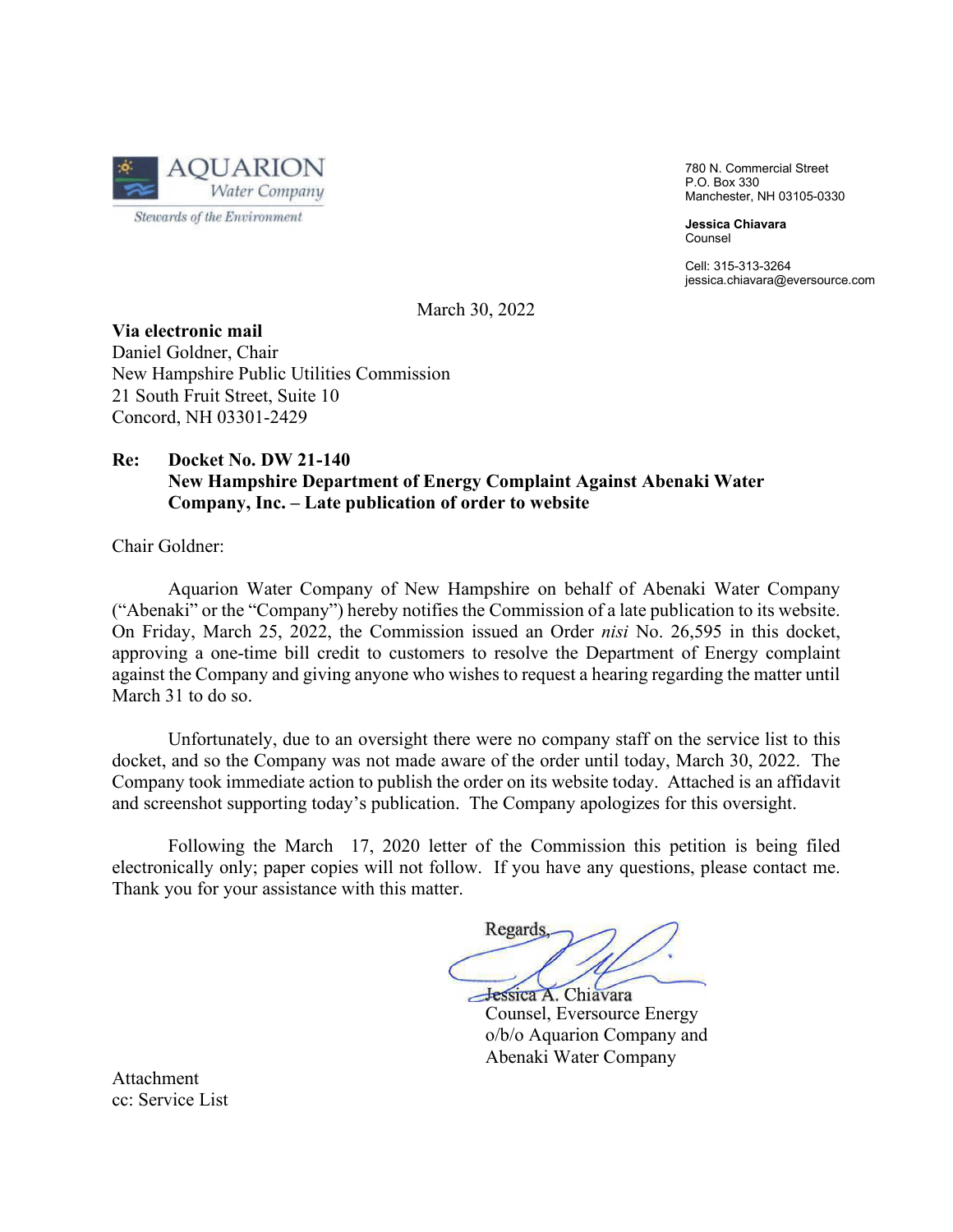# **AFFIDAVIT OF DEBRA A. SZABO**

## **I, Debra A. Szabo, being duly sworn, do hereby depose and state as follows:**

1. I am employed by Aquarion Water Company of Connecticut ("Aquarion CT") as Director of Rates and Regulation.

2. As part of my duties and responsibilities for Aquarion CT, I handle compliance with various regulatory requirements of Aquarion CT, its affiliates, and parent company, Aquarion Company ("Aquarion").

3. On Friday March 25, 2022, the New Hampshire Public Utilities Commissionissued an Order *nisi* for Docket No. DW 21-140, regarding the New Hampshire Department of Energy Complaint Against Abenaki Water Company, Inc. In part, that Order required that "Abenaki Water Company, Inc. shall cause a copy of this order to be published on its website within one business day of this order, and to be documented by affidavit filed with the Commission on or before April 19, 2022." Order at 5.

4. On March 30, 2022, a copy of the Order was published on Aquarion Water Company/Abenaki Water Company's website. Attached is a screenshot from March 30, 2022 of the Abenaki page of Aquarion Water Company's newsroom page showing the Order to verify that the notice was published on March 30, 2022.

Dated this 30th day of March 2022

**Debra A. Szabo** Debra A. Szabo

STATE OF NEW HAMPSHIRE COUNTY OF HILLSBOROUGH

Sworn to and subscribed before me this 30th day of March, 2022.



 $N \wedge N$ 

Melissa L. Price, Notary Public My Commission Expires: May 19, 2026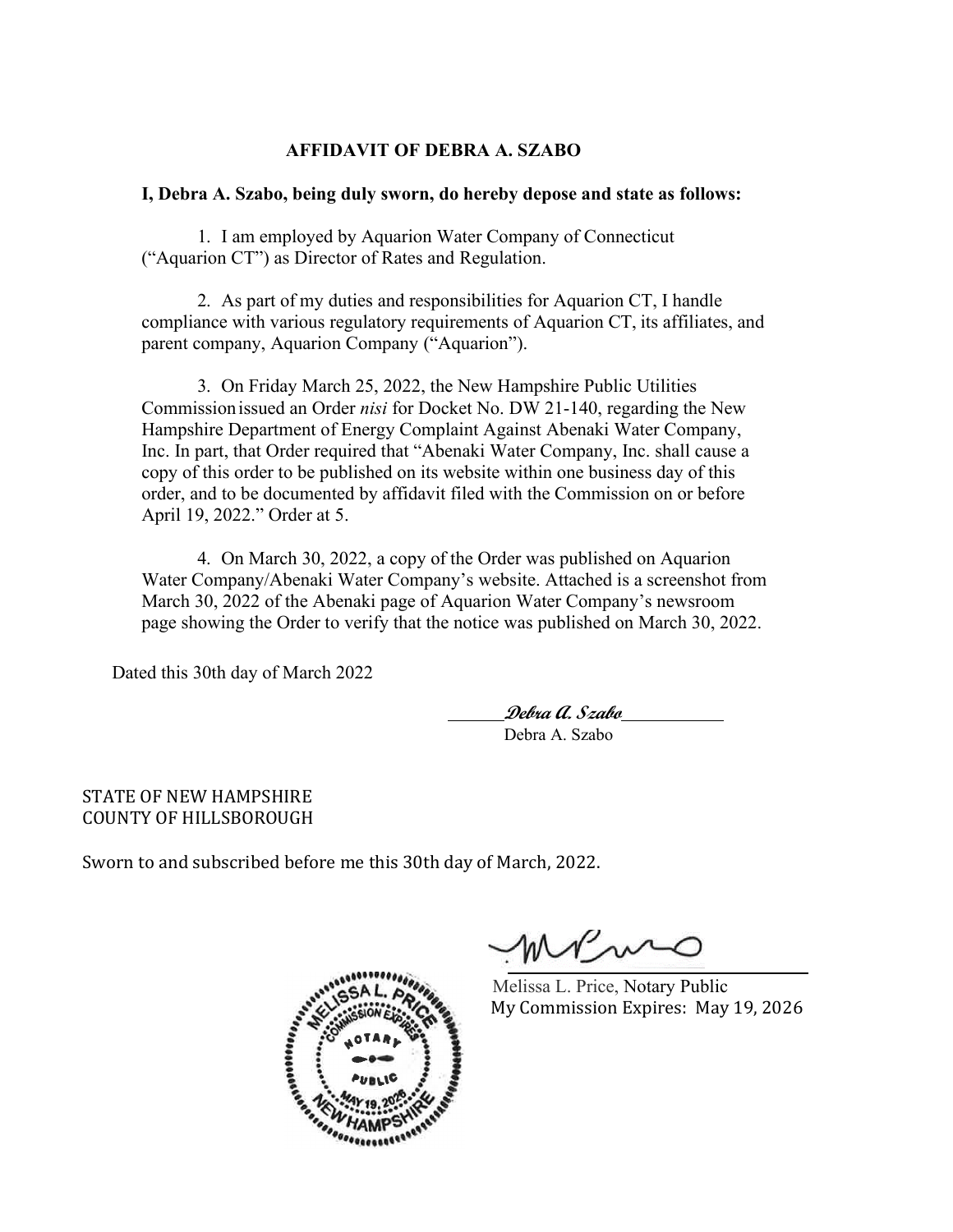Abenaki

Log In to<br>[My Account](https://www.aquarionwater.com/myaccount-login)

 $\Box$ 



### / Abenaki

# Delivering high-quality water 365 days a year

Abenaki, a subsidiary of Aquarion Water Company, is the public water supply company for approximately 700 customer accounts or more than 1,400 people in Belmont, Bow, the Bretton Woods area of Carroll, and Gilford, New Hampshire.



An Aquarion Water Company



Customer Service Live Chat Complete the captcha below to be directed to

our secure chat service.





## Aquarion Company Bi-Annual Report on Planned and Completed Capital Improvements to the Abenaki Water Company Systems

Aquarion Company ("Aquarion") provides this report pursuant to Order No. 26,549 issued by the New Hampshire Public Utilities Commission (the "Commission") in Docket DW 21-090 on November 12, 2021 (the "Order"), and the Settlement Agreement dated November 9, 2021 as approved in the Order. Specifically, Section 10.1 of the Settlement Agreement requires Aquarion to provide a bi-annual update of planned and completed capital improvements to the Abenaki Water Company ("Abenaki") water systems. This report provides the update as of December 31, 2021.

**[Download Report](https://www.aquarionwater.com/docs/default-source/default-document-library/abenaki/22.01.14-abenaki-doe-report.pdf)**

Complaint by New Hampshire Department of Energy against